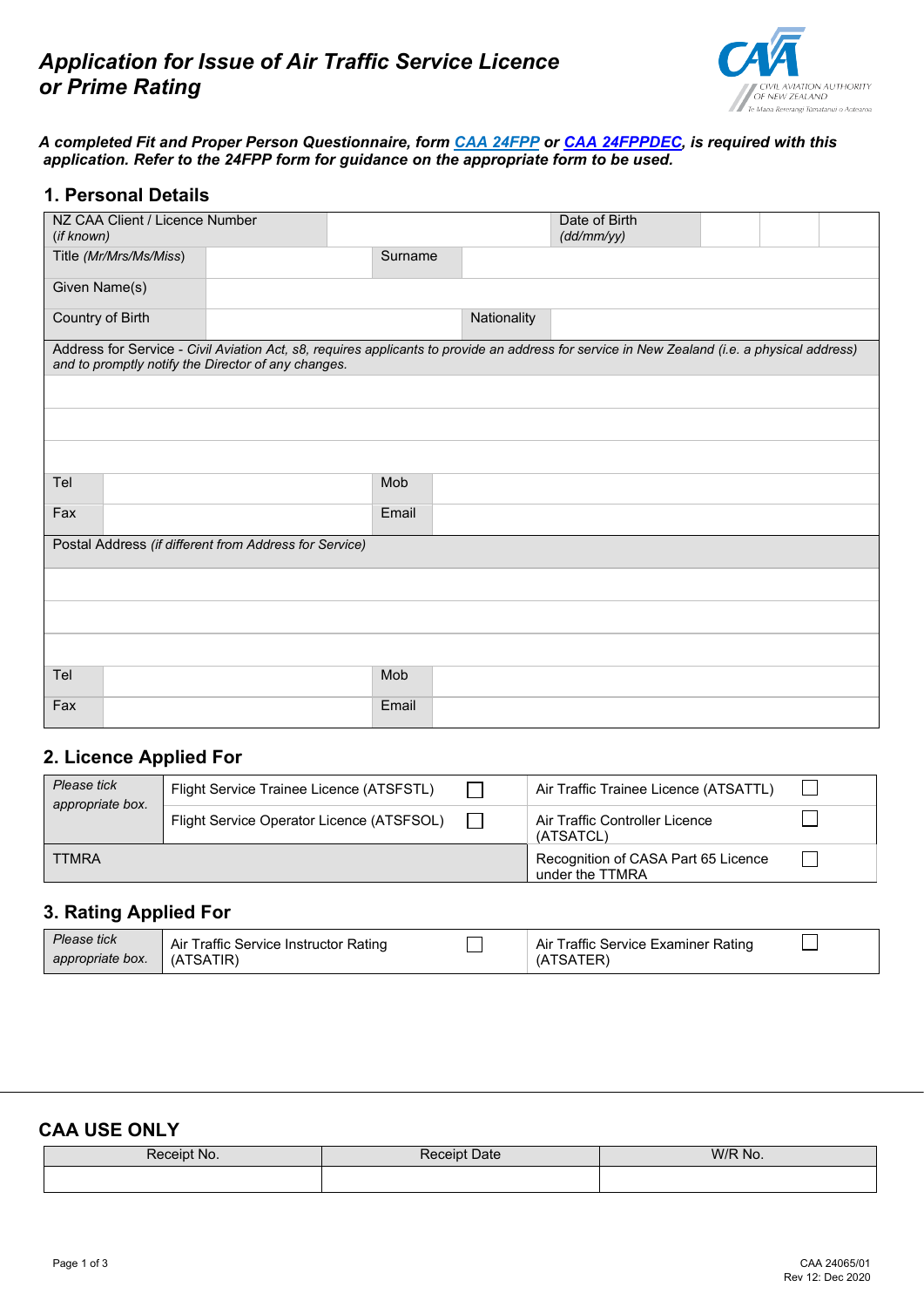### **4. Documents Required**

| Where required, enclose<br>photocopies of the<br>following items.<br>Please tick to indicate | For Licence Issue - FSTL, FSOL, ATTL & ATCL                                                                                                                             |  |                                                                                         |  |  |  |  |
|----------------------------------------------------------------------------------------------|-------------------------------------------------------------------------------------------------------------------------------------------------------------------------|--|-----------------------------------------------------------------------------------------|--|--|--|--|
|                                                                                              | Completed Competency Test Report or<br>ATS Licensing & Rating application form.<br>(FSOL & ATCL only)                                                                   |  | Exam Credits<br>(FSOL & ATCL only)                                                      |  |  |  |  |
| <i>items enclosed.</i><br>Note: When making                                                  | <b>Current Medical Certificate</b>                                                                                                                                      |  | Flight Radio Telephone Operator Rating                                                  |  |  |  |  |
| application for a FSOL,<br>ATCL, ATS Instructor or<br>ATS Examiner, include                  | Evidence that required training has been<br>satisfactorily completed at either a Part<br>141 or Part 172 organisation                                                   |  | Aviation English Language Proficiency<br><b>Assessment Credit</b><br>(FSOL & ATCL only) |  |  |  |  |
| <b>FSTL or FSOL or ATCL</b><br>or ATTL document with                                         | Aviation English Language Proficiency Assessment Credit - refer to CAA website and AC65.1 for further<br>info. - Link to information on CAA web site and Link to AC65-1 |  |                                                                                         |  |  |  |  |
| the above items.                                                                             | For ATS Instructor and Examiner Ratings                                                                                                                                 |  |                                                                                         |  |  |  |  |
|                                                                                              | Completed Competency Test Report                                                                                                                                        |  | Proof of experience                                                                     |  |  |  |  |
|                                                                                              | Evidence that required instructor/examiner training has been satisfactorily completed at either a<br>Part 141 or a Part 172 organisation                                |  |                                                                                         |  |  |  |  |

#### **5. Declaration**

| The provision of false<br>information or failure to<br>disclose information<br>relevant to the grant or<br>holding of an aviation<br>document constitutes an<br>offence under Section<br>49 of the Civil Aviation<br>Act 1990 and is subject.<br>in the case of an<br><i>individual, to</i><br><i>imprisonment for a term</i><br>not exceeding 12<br>months or to a fine not<br>exceeding \$10,000. |                                        | I declare that to the best of my knowledge and belief the statements made and the information<br>supplied in this application and the attachments are complete and correct.<br><b>Consent to Disclosure &amp; Collection</b><br>authorise the collection by the Director of Civil Aviation or his delegate (hereinafter referred to as "the<br>Director") from, and the disclosure to the Director by, any person, organisation or government department<br>of any details of my knowledge & compliance with transport safety regulatory requirements.<br>authorise the Director to use, and disclose, the information obtained about me for any purpose under the<br>Civil Aviation Act 1990, or other such purpose permitted by law. |  |
|-----------------------------------------------------------------------------------------------------------------------------------------------------------------------------------------------------------------------------------------------------------------------------------------------------------------------------------------------------------------------------------------------------|----------------------------------------|----------------------------------------------------------------------------------------------------------------------------------------------------------------------------------------------------------------------------------------------------------------------------------------------------------------------------------------------------------------------------------------------------------------------------------------------------------------------------------------------------------------------------------------------------------------------------------------------------------------------------------------------------------------------------------------------------------------------------------------|--|
|                                                                                                                                                                                                                                                                                                                                                                                                     | <b>Applicant's</b><br><b>Signature</b> | Date                                                                                                                                                                                                                                                                                                                                                                                                                                                                                                                                                                                                                                                                                                                                   |  |

# **6. Applicant's Check List**

| Please ensure all<br>documents are              |                                                                            | N/A | <b>Yes</b> |
|-------------------------------------------------|----------------------------------------------------------------------------|-----|------------|
| enclosed.                                       | All applicable sections completed<br>1.                                    |     |            |
| Applications which are<br>incomplete or lacking | All applicable documents required in section 4 enclosed<br>2.              |     |            |
| any required                                    | Name and ID completed at top of page 2<br>3.                               |     |            |
| documents will be<br>returned to applicant      | 24FPP or 24FPPDEC form completed and enclosed as applicable<br>4.          |     |            |
| for completion.                                 | TTMRA application -<br>5.                                                  |     |            |
|                                                 | a. Certified copy of current CASA Part 66 licence                          |     |            |
|                                                 | b. Certified copy of personal identification – passport or drivers licence |     |            |
|                                                 | Proof of Payment – For Fee(s) (see page 4)<br>6.                           |     |            |

### **Scan this form and email with a copy of your receipt to [lic.applications@caa.govt.nz](mailto:lic.applications@caa.govt.nz)** or post to Civil Aviation Authority, PO Box 3555, Wellington 6140, New Zealand